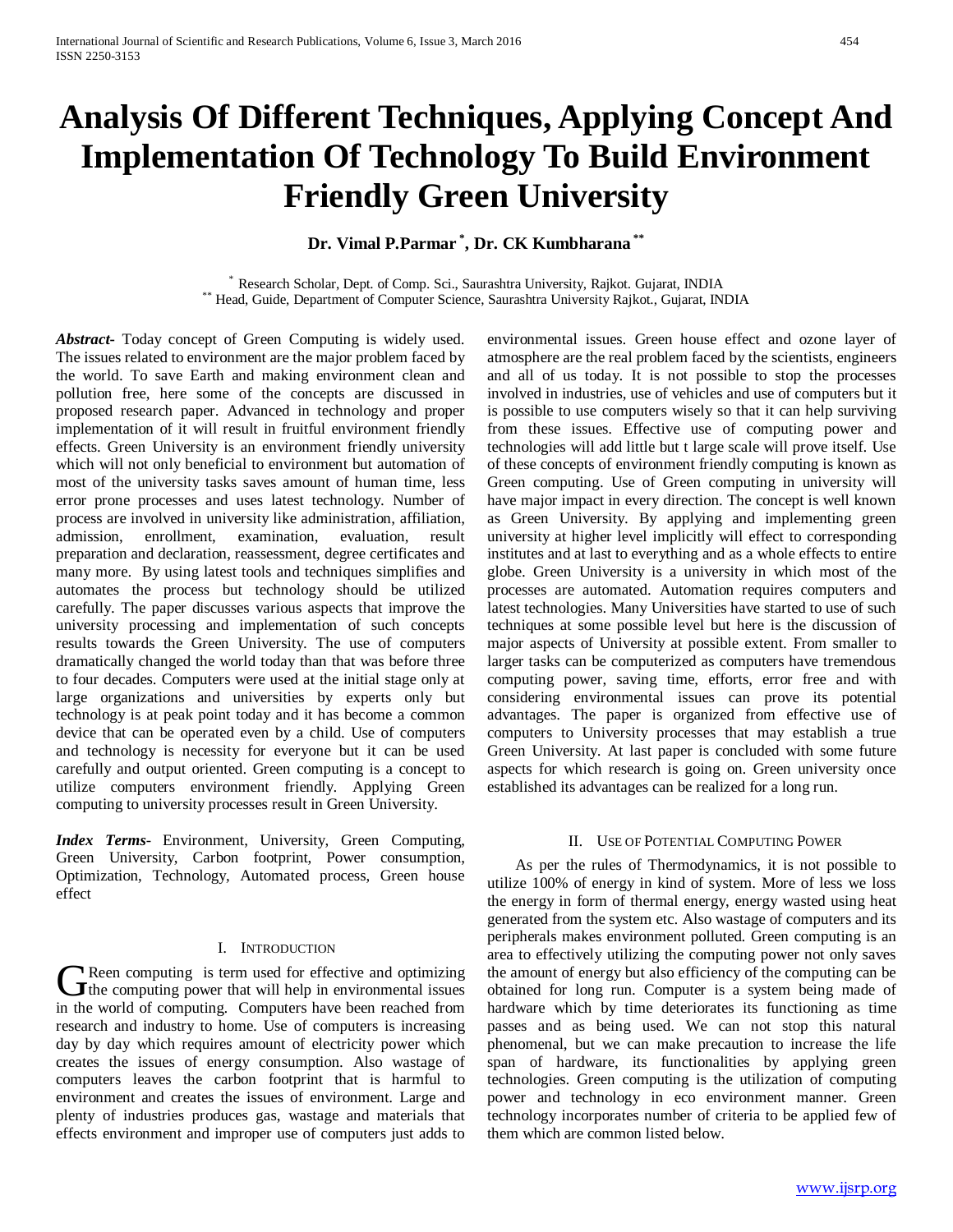- A. Green computing is an application that will optimize the power consumption. The material used for computers preparation should not be harmful with keeping in mind about environment.
- B. Wastage of computer products should be made in such a way it can be used in other technology or educational purpose.
- C. Carbon footprint of devices should be reduces as it is the cause of green house effect.
- D. Keep computing devices cool to reduce the heat energy which impacts on computer functionality. Latest technologies are used for protecting against heat energy.
- E. Hard copy on the paper should be avoided if possible. As many documents have footage not "Print only if necessary".
- F. Use of LCD monitors reduces the power consumption compared to CRT monitor but again there is a tradeoff between these two technologies.
- G. Plugged out the devices from main power source if they are not used for long amount time. Also it is a good thing to switch off devices properly.
- H. Use of computers help solving problems but it should be utilized for a long run and maintained properly.
- I. It is better to upgrade the computer system than to replace entire system time to time.
- J. Use of cloud computing makes it possible to perform task from anywhere anytime.
- K. Green computing is more than this which keeps track of maintaining large scale storage devices area to soft computation.

### III. GREEN TECHNOLOGY FOR GREEN UNIVERSITY

 Green technology in form of applying technology and automation of university activities prepares the base for Green University. University involves number of activities and computerizing each activity adds to achieve the said goal. Following listing represents some basic activities that at some extent are automated in most of the Universities.

A. Administration : Administration, accounting, purchase, maintenance and increasing the facilities of education system and many more such processes can be automated by use of implementing computerized system. Enterprise resource planning is one such an example that automates and makes any transaction called etransaction that is electronic transaction which makes administration process smooth and paper less which is one of the great advantage over manual system. Further to implement such system over time care must be taken as hardware or software failure may occur. Automated backup facility must be replicated so that even after failure system can resume to function properly. High performance server system should be maintained to store centralized repository of data with back facility and replication to achieve the high level of fault tolerance system. By automated processes and reduced printing of the documents the cost of printing, papers and effects caused by it to the environment can be reduced. It is only possible to achieve such advantages

if entire system connected with it is automated. Effects can not be achieved only by not printing a single page or two pages but overall entirely. Most Universities provides web site for interaction and circular for communicating with fellow institutes. Website provides a media for interaction between University and any institute or an individual. Website must be updated and due to increased volume of data day by day as discussed backup facility must be implemented. Use of mailing system notifies the users to complete the task in specific time limit. Online attendance of students and staff members can be made using thumb impression or face recognition system. Special hardware and sensors are requires to implement attendance system. Leave report of faculties and student absent records can be maintained automatically. Each and every information of University actions, introducing new courses, events, seminars, industrial visits, reports of various curriculum activities, research, affiliation, enrollment, examination, evaluation, result declaration, degree certificates, awarding and many more all such activities should be managed and administrated at only one place. Security measures play an important role for performing such secured operations. Each of the above processes is discussed in subsequent sections.

- B. Affiliation process : Each affiliated institute requires annual affiliation processing which requires filling up forms and institute data. Such a process can be made computerized by online filling of affiliation form and authenticating the form by use of digital signature. Affiliation fees can be paid online to university which is the improvement over manual process. Automatic report can be generated and acknowledgment be sent to the institute after the completion of affiliation process. Here again improvement over manual processing where printed documents files required to be submitted and should be kept in table or drawer or cupboard which requires more space but a powerful server is capable of storing the same files for many years and archived for later reference. Thus automating affiliation process save time, costing, space and increase the reliability as there are less chance of missing files or documents if properly organized.
- C. Admission processing : Each year hundreds of students take admission to university and affiliated institutes. By automating the admission process similar to affiliation using online filling forms, conducting online examination, producing result and generating merit list and giving student a chance to select the choice of available admission based on the merit. It requires primer knowledge of computer to fill the form and simplifies the admission process.
- D. Enrollment processing : After completion of admission process the next process of enrollment of admitted student can be perform similar to both of above processes, Generated enrollment numbers are used to uniquely identify the student and searching. Proper database should be designed so that the same database can be used in multiple applications.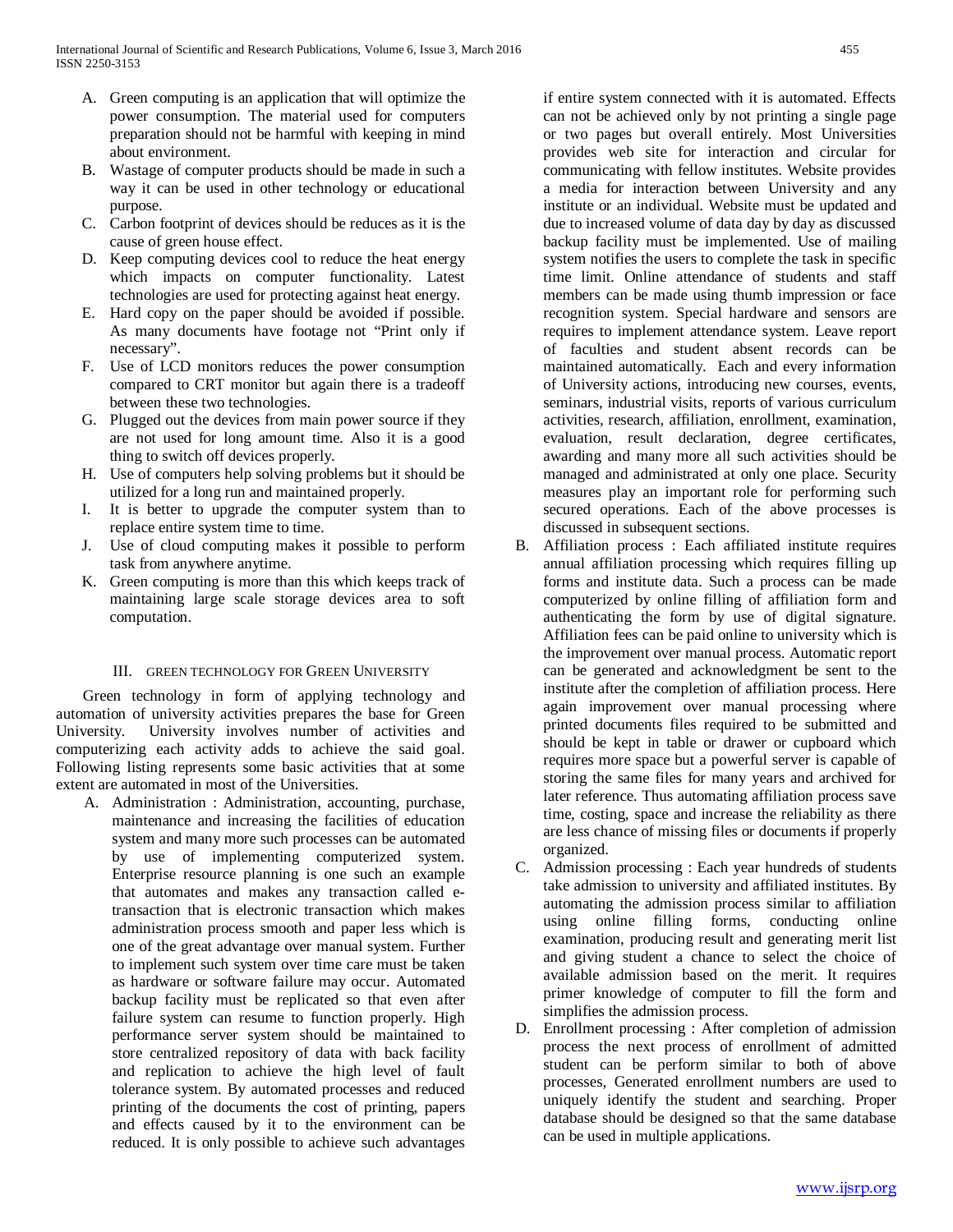- E. Education processing : Live lectures as manual lecture has major impact for direct communication with the students. But with better internet speed and use of video conference make distance education process far better. Live interaction with question answer session improves the learning process. Recorded video lectures may be available as offline so students can learn as per their convenience. Students can use latest mobile technologies to utilize the mobile facility to solve certain complex problems. Mobile as smart phone and accessibility of internet is now common so eBooks are easily available. Although class room teaching learning can not be replaced but technology adds into learning process. Use of simulation software that explains the working mechanism of any model, concept or any real industrial process. Use of video makes learning interesting. Online experimenting using computers and graphical system, tutorial, problem solving, industrial level standards and demonstrating theoretical aspect via practical makes understanding process far easier.
- F. Availability of Internet : Campus of university should provide wireless access to internet which is the way to communicate with university and gain access. Smart applications are available keeping watch on proper internet usage and utilization in research area. Cloud computing is a solution to work from anywhere anytime but should be implemented with security criteria.
- G. Online Examination process : Examination can also be implemented as online. Multiple choice questions are widely used as online examination where student identity is most important. MCQs can be used with OMR or OCR techniques. MCQs can test only objective type of knowledge but to test subjective type knowledge one word answer, fill in the blanks, match the pair and definition like questions should also be included. To implement complete subjective type test requires more effort and is the problem of research area which requires to build robust knowledgebase and expert systems with more processing power computers. At some extent it can be implemented. Some graphical interface should be provided to draw necessary figures and diagrams. This will reduce the use of papers and simplifies the answer book assessment processing.
- H. Assessment of Answer sheets: Computers are also utilized today for assessment of answer books. Random answer sheets can be allotted to teachers. MCQs like questions can automatically be evaluated directly or OMR and OCR techniques but subjective type answers require specialized software systems. Such automated systems save amount of teacher time that can be utilized in teaching learning process. Also the evaluation in being performed error free and equivalent assessment for all the students. Subjective type assessment is more challenging. Assessment of student viva can be made online through video conference or manually using presentation, question answering and demonstrating working of proposed model.
- I. Result Generation and Declaration : Result can automatically calculated and generated. Declaration of

result can be made available through website or notified by message services of mobile or mailing system. Also result history is available online to view any result at any time. Printed result can then be issued. Reassessment of papers can also be made online. Thus Result declaration process will be fast enough.

- J. Online Financial Transaction : Online banking and financial transactions saves time for different fee payment, remuneration, monthly payment and grant distribution. Online transactions reduce the use of cheques, demand drafts and paper work.
- K. Miscellaneous : All the announcement, curriculum syllabus, circular, news, schedule, departmental information and website, crucial decision, staff profile, student information, result analysis, college information, online help system should be provided to each different level user by providing login id and password if necessary to gain access of critical data.

## IV. IMPLEMENTATION OF GREEN UNIVERSITY

 Basic necessary tasks performed by the university by automation of various processes were discussed. Now how green technology has an immense impact on Green University is described in following section.

- A. Energy consumption can be saved drastically by adopting low energy passive house building standards in the university infrastructure [2].
- B. Use of advanced technologies areas has direct impact on the society by applying skills and knowledge in innovative research [2].
- C. Applying paperless class room learning, assignments submission and cost saving technologies for moving green towards saving environment [3].
- D. Use of emerging technology should be made carefully as degree of uncertainty is associated with it, as new technologies have to prove themselves as successful. Scrutinized analysis should be made before implementation or parallel old and new technology should be used for better estimation [4].
- E. Many impacting parameters like technology diffusion, health, agriculture, green environment, telecommunication, energy sources, building, mobility, materials, and quality standards for long run should be considered politically, technically and economically which impact the Green University [5].
- F. Use of Green cloud computing solution reduces the cost and carbon emission for pollution free environment while increasing the revenue by providing storage, computations, software services using internet. Again security concerns carefully implemented for adopting cloud technology [6].
- G. Use of Green IT for increased productivity, information access, low impact computers, materials and devices, energy reduction for data storage and computers, better maintenance and solution of e-wastage solves many environmental issues. Reduce use of papers and energy consumption by LCD/LED monitor has direct effects on environment [7].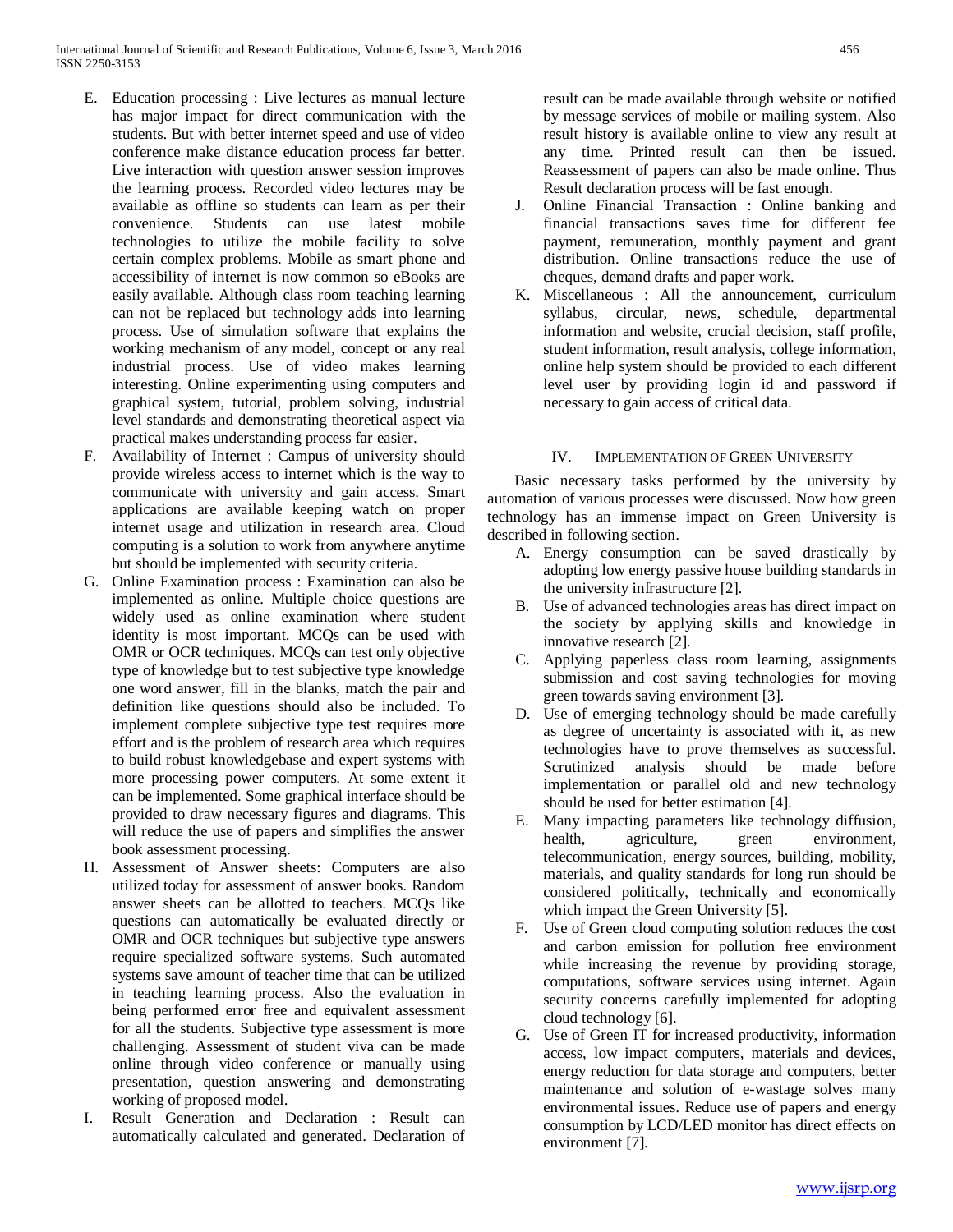- H. Use of emerging technologies, e-textbooks, simulation technology, game-base learning, flipped classrooms, active learning class rooms, Massive open online courses, collaborative distance learning, active learning forum, e-learning and use of cloud services in higher education add in learning process [8].
- Understanding and implementing green growth theory and applying it in practice for moving towards the green economy [9].
- J. Use of environmentally sound technologies like renewable energy sources of solar, bio-fuel, hydrogen cell and wind can be implemented, Carbon capture and storage, clean coal technologies, power grid energy storage, Green building add toward building of Green University[10].
- K. Use of Green Nanotechnology incorporated with Green chemistry and Green Engineering helps environment friendly innovations in research area [11].
- L. Obtaining green economy by opening the job employments scope for the students while keeping watch on environment in the area of green building, green manufacturing like wind turbine manufacturing and solar panel installation energy sources [12].
- M. Green computing promotes the use of computers, hardware, network device and other peripheral devices in green and eco friendly manner [13]. Green computing involves material used for manufacturing computer devices, its maintenance and life-span, power consumption, wastage etc.
- N. Applying the next generation energy generation technologies to meet the social needs at home, transportation, business, industry needs taking care of economical, environmental and security concerns [14].
- O. University are employing green technology and by comparing energy consumption and utilization, carbon emission, waste recycling, building, food, water etc are used as key dimensions to measure the degree of green universities [15]. According to analysis study ranking are assigned for being as Green University. Designing of green lab with environment friendly equipments adds more to Green University.
- P. Building University infrastructure, designing and developing should be made by considering local eco friendly resources and material available, local climate conditions, water purification, rainwater harvesting implementation of solar panel, road construction and planning for wastage removal are key points for establishing Green University [16].
- Q. Green University with Innovative Green Technology having research and its implementation, patent protection may not be optimal solution for encouraging using of this new technology area but it can be encouraged by using wide range of green technology options, its availability, its reach-ability to other institutes and other Universities [17].
- R. Moving towards Green University requires transformation to change and adopt arrival of new technologies. University makes base for the people to build educated society which will have direct or indirect

impact on social, economical, political, educational, development and many more areas of society. Education is a holy process and responsible for the future of the country. By adopting the Green technology at University level will have effect as overall to the society. The change is required to start transforming and applying green technology with a great vision and considering budget plans [18].

- S. Applying green technology for further university building and infrastructure which is more energy efficient and have less impact on natural environmental. The technology incorporates smart lighting, passive light, motion sensor light, natural light and use of less harmful chemical for building and maintenance of the university [19].
- T. Plan for designing and initiating the Green University should be established by involving all concerned with University. An annual environment reports should be generated with expected baseline to measure the success. Also how other universities have implemented and got successes should be studied and analyzed in environmental and its impact to research, development and educational aspects [20].
- U. It is suggested to use energy star labeled product, avoid using of screensaver, brightness of monitor should be as per need, avoid informal disposing of computers and batteries and recycling of hardware to produce new one all are necessary aspect to impose Green computing to achieve Green University [21].
- V. Green Technology innovation is used in manufacturing process of various production of steel, paper, motors etc and use energy efficiently and use carbon capture and storage for less pollution effects on environment [22].
- W. Environment improvement can benefit resource productivity [23].
- X. Use of Green computing by telecommuting means work from home job reduces billion of vehicle travelling miles [24]. Due to the advanced in technologies it is possible to monitor, control and obtain expected throughput while working at home.
- Y. Google's Green computing offers cloud-based email system which reduces the energy usage. Also it suggests the housing and cooling solutions of cloud email servers and large data centers [25].
- Z. Green computing provides the way to sustain the global warming environmental problem by adopting key aspects of it and implementing to green university as whole [26].

Thus implementation of Green University requires more efforts. Further planting more trees and greenery at university campus with above efforts being applied makes true Green University in real sense. Such a university creates an educational atmosphere that can be realized as learning as enjoyment and interesting. All of us learner and Green University adds positive energy in learning process. Maintenance of Green University with adoption of proper technology will take care of